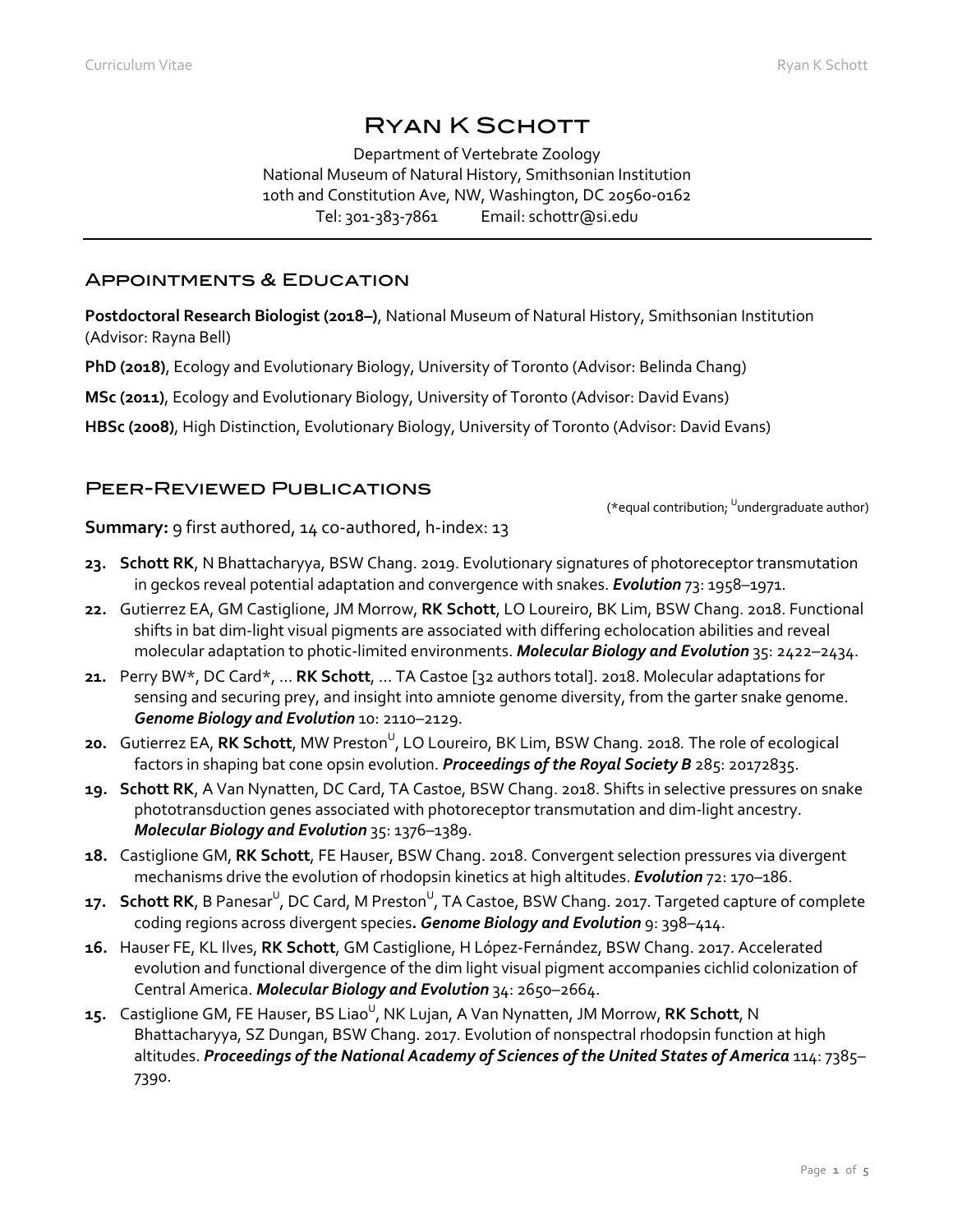- **14.** Bhattacharyya N, B Darren<sup>U</sup>, **RK Schott**, V Tropepe, BSW Chang. 2017. Cone-like rhodopsin expressed in the all cone retina of the colubrid pine snake as a potential adaptation to diurnality. *Journal of Experimental Biology* 220: 2418–2425.
- **13.** Morrow JM, S Lazic, DM Fox, C Kuo, **RK Schott**, E Gutierrez, F Santini, V Tropepe, BSW Chang. 2017. A second visual rhodopsin gene, rh1-2, is expressed in zebrafish photoreceptors and found in other rayfinned fishes. *Journal of Experimental Biology* 220: 294–303.
- **12. Schott RK**, J Müller, CGY Yang, N Bhattacharyya, N Chan<sup>u</sup>, M Xu<sup>u</sup>, JM Morrow, A-H Ghenu<sup>u</sup>, ER Loew, V Tropepe, BSW Chang. 2016. Evolutionary transformation of rod photoreceptors in the all-cone retina of a diurnal garter snake. *Proceedings of the National Academy of Sciences of the United States of America* 113: 356–361.
- **11. Schott RK**, DC Evans. 2016. Cranial variation and systematics of *Foraminacephale brevis* gen. nov. and the diversity of pachycephalosaurid dinosaurs (Ornithischia: Cerapoda) in the Belly River Group of Alberta, Canada. *Zoological Journal of the Linnean Society* doi: 10.1111/zoj.12465.
- **10.** Elbassiouny AA<sup>U</sup>, **RK Schott**, JC Wadell, MA Kolmann, E Lehmberg, A Van Nynatten, WGR Crampton, BSW Chang, NR Lovejoy. 2016. Mitochondrial genomes of the South American electric knifefishes (Order Gymnotiformes**).** *Mitochondrial DNA Part B* 1: 401–403.
- $\,$ 9.  $\,$  Hauser FE, **RK Schott**, GM Castiglione, A Van Nynatten, A Kosyakov $\rm ^{\cup}$ , PL Tang $\rm ^{\cup}$ , DA Gow $\rm ^{\cup}$ , BSW Chang. 2016. Comparative sequence analyses of rhodopsin and RPE65 reveal patterns of selective constraint across hereditary retinal disease mutations. *Visual Neuroscience* 33: E002.
- 8. Bickelmann C, JM Morrow, J Du, **RK Schott**, I van Hazel, S Lim<sup>u</sup>, J Müller, BSW Chang. 2015. The molecular origin and evolution of dim-light vision in mammals. *Evolution* 69: 2995–3003.
- **7. Schott RK**\*, S Refvik\*, FE Hauser, H López-Fernández, BSW Chang. 2014. Positive Selection at Non-Overlapping Sites in Rhodopsin from Lake and Riverine Cichlids. *Molecular Biology and Evolution* 31: 1149-1165.
- **6.** Williams R, X Ma\*, **RK Schott**\*, N Mohammad, CY Ho, CF Li, BSW Chang, M. Demetriou, JW Dennis. 2014. Encoding asymmetry of the n-glycosylation motif facilitates glycoprotein evolution. *PLoS ONE* 9: e86088.
- **5.** Castoe TA, ... **RK Schott**, ... DD Pollock [39 authors total]. 2013. The Burmese python genome reveals the molecular basis for extreme adaptation in snakes. *Proceedings of the National Academy of Sciences of the United States of America* 110: 20645–20650.
- **4.** Evans DC, **RK Schott**, D Larson, C Brown, MJ Ryan. 2013. The oldest North American pachycephalosaurid and the hidden diversity of small-bodied ornithischian dinosaurs. *Nature Communications* 4: 1828.
- **3. Schott RK,** DC Evans. 2012. Squamosal ontogeny and variation in the pachycephalosaurian dinosaur *Stegoceras validum* from the Dinosaur Park Formation, Alberta. *Journal of Vertebrate Palaeontology* 32: 903–913.
- **2. Schott RK**, DC Evans, MB Goodwin, CM Brown, JR Horner, NR Longrich. 2011. Cranial ontogeny in *Stegoceras validum* (Dinosauria: Pachycephalosauria): a quantitative model of pachycephalosaur dome growth and variation. *PLoS ONE* 6: e21092.
- **1. Schott RK**, DC Evans, TE Williamson, TD Carr, MB Goodwin. 2009. The anatomy and systematics of *Colepiocephale lambei* (Dinosauria: Pachycephalosauridae). *Journal of Vertebrate Paleontology* 29: 771– 786.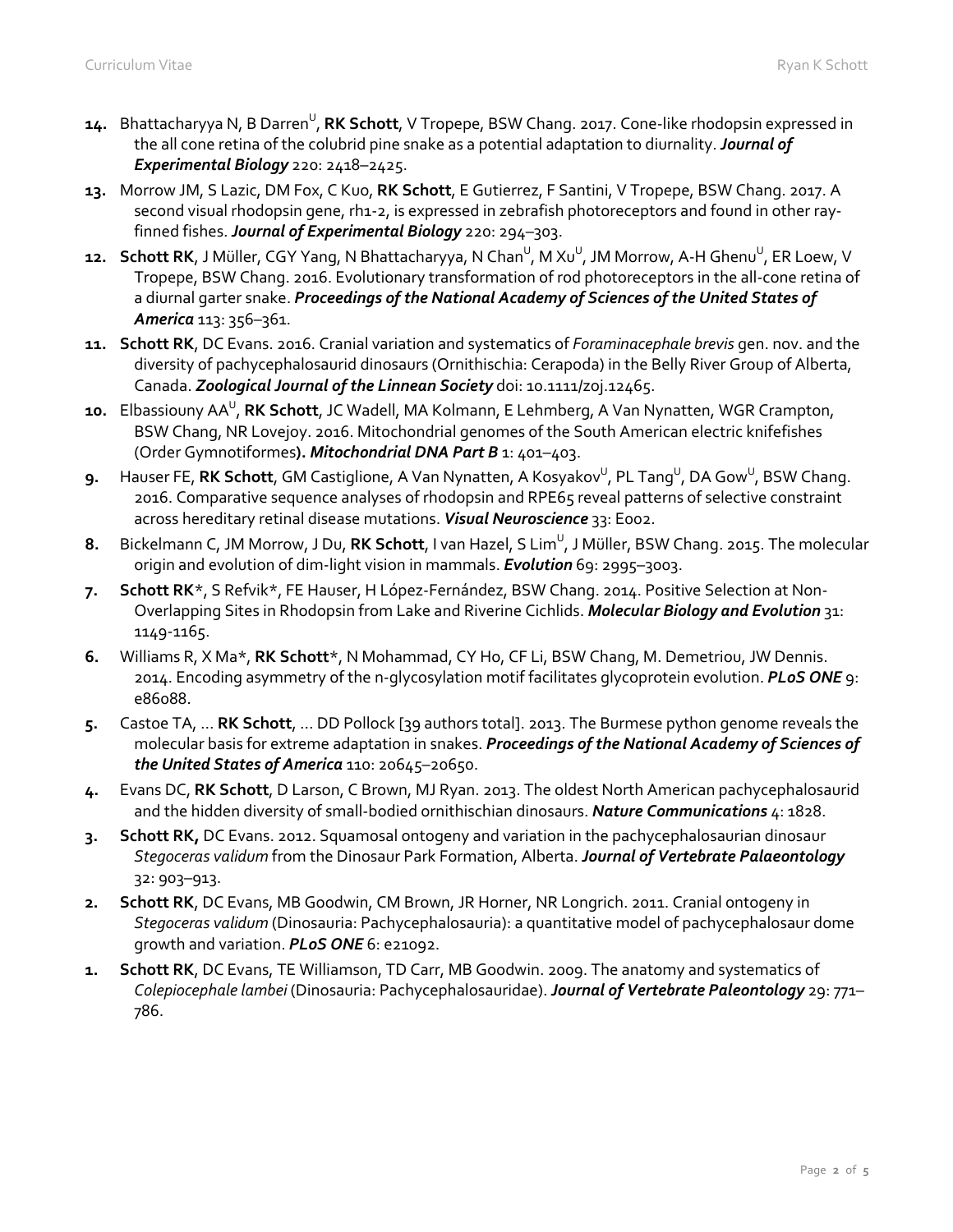### Preprint Publications

- Gemmel NJ, … **RK Schott**, … Ngatiwai Trust Board [60 authors total]. 2019. The tuatara genome: insights into vertebrate evolution from the sole survivor of an ancient reptilian order**.** *bioRxiv*. doi: 10.1101/867069. *Currently in revision.*
- **Schott RK**\*, D Gow\*, BSW Chang. 2019. BlastPhyMe: A toolkit for rapid generation and analysis of proteincoding sequence datasets**.** *bioRxiv*. doi: 10.1101/059881.

# Book and Encyclopedia Chapters

**Schott RK**. 2017. Squamate Sensory Systems. In: Vonk J, Shackelford T, editors. Encyclopedia of Animal Cognition and Behavior. Cham: Springer International Publishing. p. 1-9.

### Awards, Grants & Scholarships

| 2018      | SMBE Young Investigator Travel Award (\$2,000)                              |
|-----------|-----------------------------------------------------------------------------|
|           |                                                                             |
| 2017      | Peter A. Abrams Prize for Research Excellence (\$500)                       |
| 2017      | Gans Collections and Charitable Fund Conference Attendance Grant (\$600)    |
| 2016-2017 | Doctoral Completion Award (\$1,350)                                         |
| 2015-2016 | Vision Science Research Program Scholarship (\$27,841)                      |
| 2015      | Frederick P. Ide Graduate Award in Ecology and Evolutionary Biology (\$750) |
| 2015      | Ontario Graduate Scholarship (\$15,000)                                     |
| 2014-2015 | Vision Science Research Program Scholarship (\$18,840)                      |
| 2014      | Ontario Graduate Scholarship (\$15,000)                                     |
| 2013-2014 | Vision Science Research Program Scholarship (\$14,840)                      |
| 2011      | Jackson School of Geosciences Student Member Travel Grant (\$400)           |
| 2011-2013 | NSERC Postgraduate Scholarship D (\$63,000)                                 |
| 2010      | Doris O. and Samuel P. Welles Research Fund (\$2,000)                       |
| 2009      | DRI Student Oriject Grant (\$2,000)                                         |
| 2009-2010 | NSERC Canada Graduate Scholarship M (\$17,500)                              |
| 2008      | Frederick P. Ide Graduate Award in Ecology and Evolutionary Biology (\$994) |
| 2008      | CS Rufus Churcher Graduate Award in Zoology (\$1,164)                       |
| 2008      | Helen Sawyer Hogg Graduate Admission Award (\$5,000)                        |

# Teaching Experience

#### Teaching Assistant

- Molecular Evolution (2016)
- Comparative Vertebrate Anatomy (2008–2016)
- Evolutionary Genetic Analyses using PAML Graduate Course (2013)
- Molecular and Cell Biology (2011)
- Adaptation and Diversity (2010)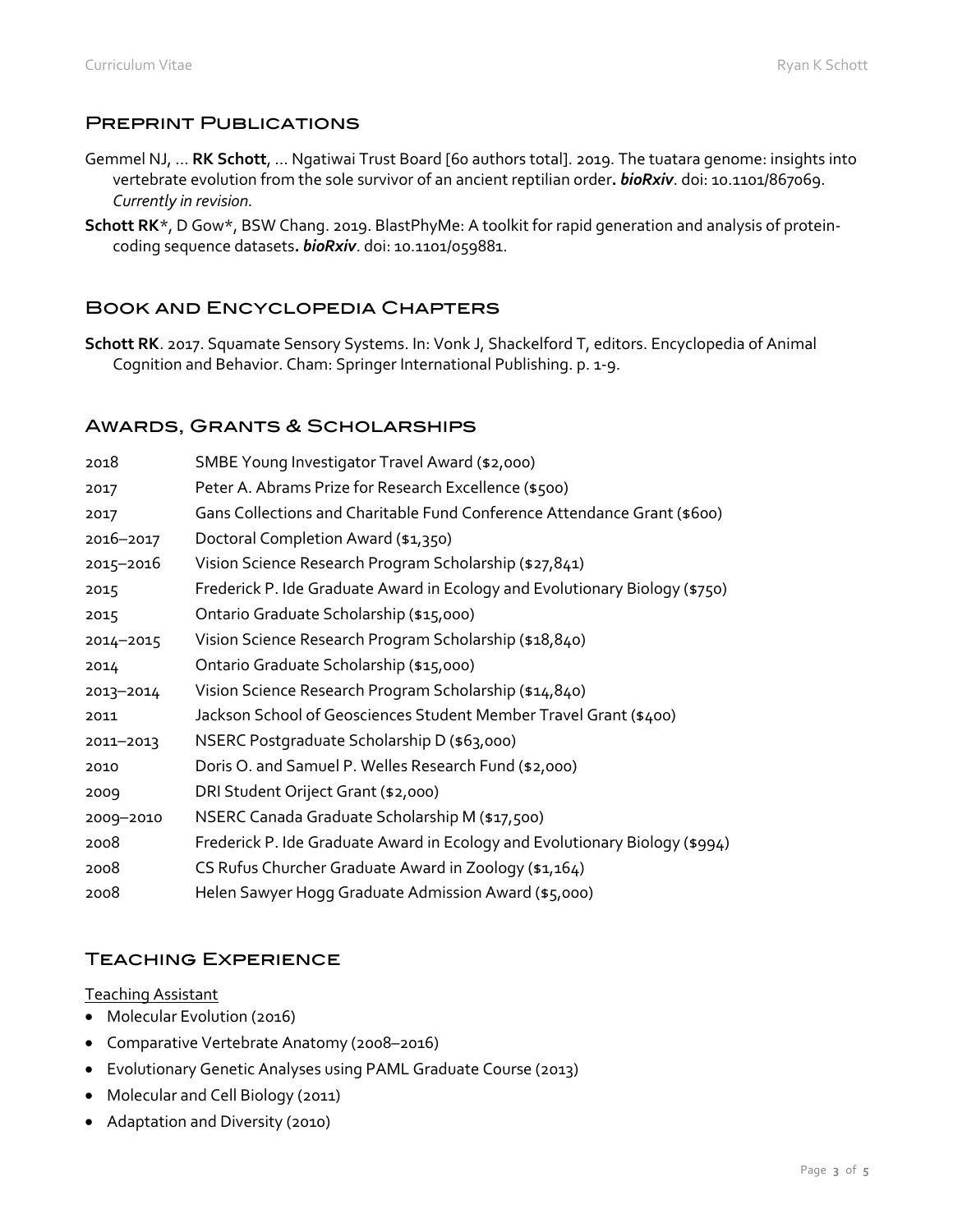• Macroevolution (2008–2010)

# Mentoring Experience

#### Undergraduate Student Research Projects

- John Boyette (NMNH, 2019): Evolution of Non-visual Opsin Genes across the Frog Tree of Life. Ongoing project.
- Maya Woolfolk (NMNH, 2018): Molecular Evolution of Phototransduction Genes during Major Life History Transitions in Frogs. Ongoing project.
- Matthew Preston (U of T, 2015–2017): *De novo* assembly methods for complete coding regions from hybrid enrichment data, co-author on a published article.
- Mark Hibbins (U of T, 2015–2016): Molecular evolution of lens crystallin genes in snakes. Article in preparation.
- Daniel Gow (U of T, 2013–2015): BlastPhyMe: A toolkit for rapid generation and analysis of protein-coding sequence datasets, co-lead, preprint on bioRxiv. Also co-author on a published article.
- Bhawandeep Panesar (U of T, 2013–2015): NGS Data Analysis, development of scripts and methods, coauthor on a published article.
- Benedict Darren (UofT, 2011–2013): Characterizing the visual pigment complement of the northern pine snake *P. melanoleucus*, co-author on a published article.

### Work Study Students and Volunteers

Xiaotong Yang, Jiayang (Kelly) Wu, Lubna Waheed, Seemi Qaiser, River Jiang, Trevor Sless, Te (Fred) Chen

# Invited Presentations

- 2019 Department of Biology, University of Oklahoma, Norman, OK
- 2019 Department of Biology, University of Texas Arlington, Arlington, TX
- 2018 Department of Biology, Utah State University, Logan, UT
- 2018 Department of Life Sciences, Natural History Museum, London, UK
- 2018 Behavior, Ecology, Evolution, and Systematics (BEES), University of Maryland, College Park, MD
- 2018 National Eye Institute, National Institute of Health, Bethesda, MD
- 2018 Department of Zoology, Smithsonian National Museum of Natural History, Washington, DC

# Selected Conference Presentations

- **Schott RK**, M Woolfolk, K Thomas, E Loew, J Streicher, D Gower, M Fujita, R Bell. 2019. Evolution of visual pigments and opsin genes in frogs with distinct life histories. Evolution Conference 2019. Providence, RI.
- **Schott RK**, Belinda SW Chang. 2018. Evolution and Molecular Mechanisms of Photoreceptor Transmutation. II Joint Congress on Evolutionary Biology. Montpellier, France.
- **Schott RK**, Belinda SW Chang. 2018. Evolution and Molecular Mechanisms of Photoreceptor Transmutation. Society for Molecular Biology and Evolution Meeting 2018. Yokohama, Japan.
- **Schott RK** and BSW Chang. 2017. Photoreceptor transmutation in snakes and geckos. Evolution Conference 2017. Portland, OR.
- **Schott RK**, A Van Nynatten, DC Card, TA Castoe, BSW Chang. 2017. Transcriptome sequencing reveals divergent selective pressures on snake visual transduction genes associated with rod-cone transmutation. Evolution Conference 2017. Portland, OR.